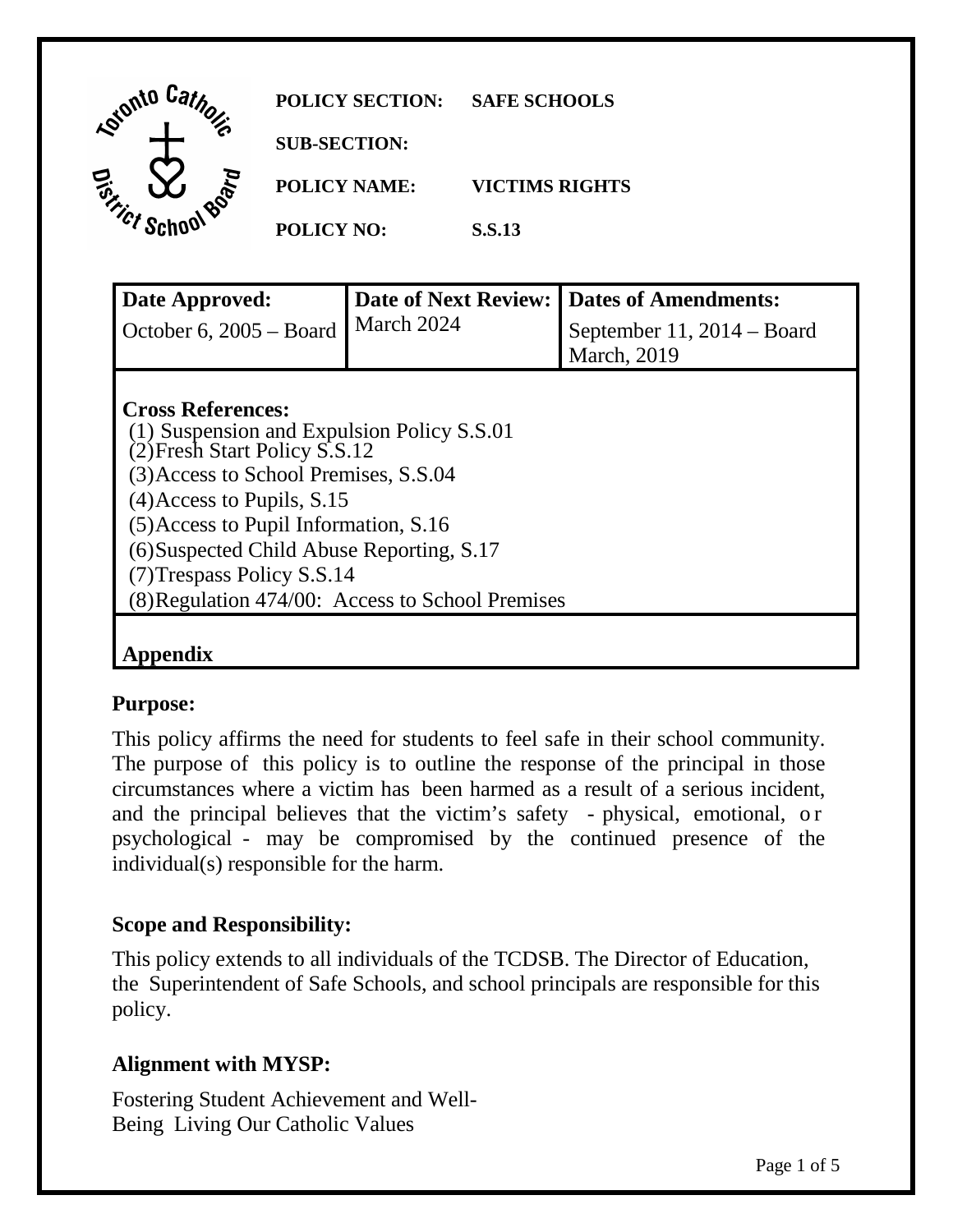

# **Policy:**

 In every Toronto Catholic District School Board setting and every Toronto Catholic District School Board sponsored activity, each actual or intended victim - as and when identified - who has suffered or may be reasonably expected to suffer intentionally inflicted harm, whether physical, mental or emotional, as a result of the action of one or more others, has the right:

- to immediately receive required care and physical assistance,
- to emotional, spiritual and moral support, and
- • to reasonable and adequate protection against future harm, to the extent required in the circumstances.

## **Regulations:**

- 1. An actual or intended victim is a person who suffers injury or hurt as a result of the intentionally inflicted or threatened harm caused or permitted by one or more other persons. Such harm can take many forms: including harassment or bullying. Regardless of the form or the reasons underlying the harm caused, and regardless of the consequences imposed upon the person(s) who may have caused the harm, the victim is entitled to care, support and protection, all as is reasonably necessary in the actual or threatened assault, mental or emotional violence of any sort circumstances.
- 2. As the first and immediate response when a student has suffered intentionally inflicted harm or is threatened due to the action of one or shall be separated, and any required care and medical and other attention to the victim shall be provided. Police may be contacted as deemed appropriate by the principal. more others, the victim and the person(s) who may have caused the harm
- 3. The parent(s)/guardian(s) of the victim shall promptly be informed of the nature of the activity that resulted in the harm, the nature of the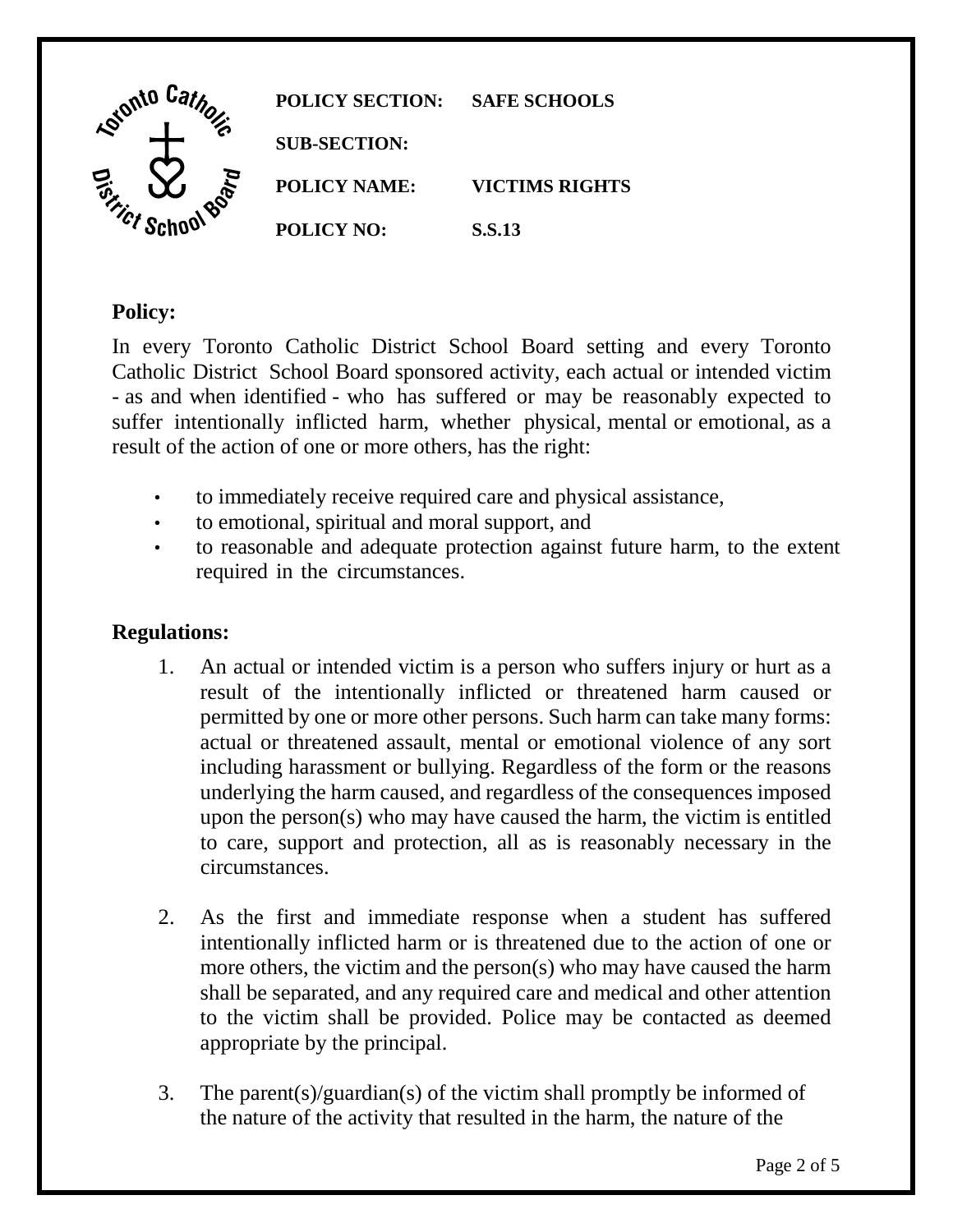

 harm, steps taken to protect the victim's safety, and the supports that will be provided to the victim in response to the harm that resulted from the activity.

- 4. As to the student(s) who may have caused the harm, the principal shall promptly contact the parent(s)/guardian(s) to inform them of the nature of the activity that resulted in harm to the victim, the nature of any disciplinary measures taken in response to the activity, and the supports that will be provided to the student in response to his/her participation in the activity that caused the harm.
- 5. Depending upon the circumstances, the principal should consider a consultation with the Supervisory Officer.
- 6. In due course, the principal shall determine through an investigation that emphasizes confidentiality, whether the separation of the actual or intended victim and the student(s) who caused or intended to cause the harm should continue beyond the immediate aftermath of the incident. In making this judgement, the principal shall consider:
	- a) whether the student and/or student's parent/legal guardian have agreed to an undertaking or conditions
	- above require separation between the actual or intended victim and b) whether the undertaking or conditions [mentioned referred to in (a) the student(s) who inflicted harm or threatened the victim;
	- c) whether and when the intellectual or emotional conditions of the actual or intended victim and the other student(s) can reasonably be expected to tolerate an end to the separation;
	- d) the nature, validity and suitability of any demands or requests made by the actual or intended victim and/or his/her parent(s)/ guardian(s);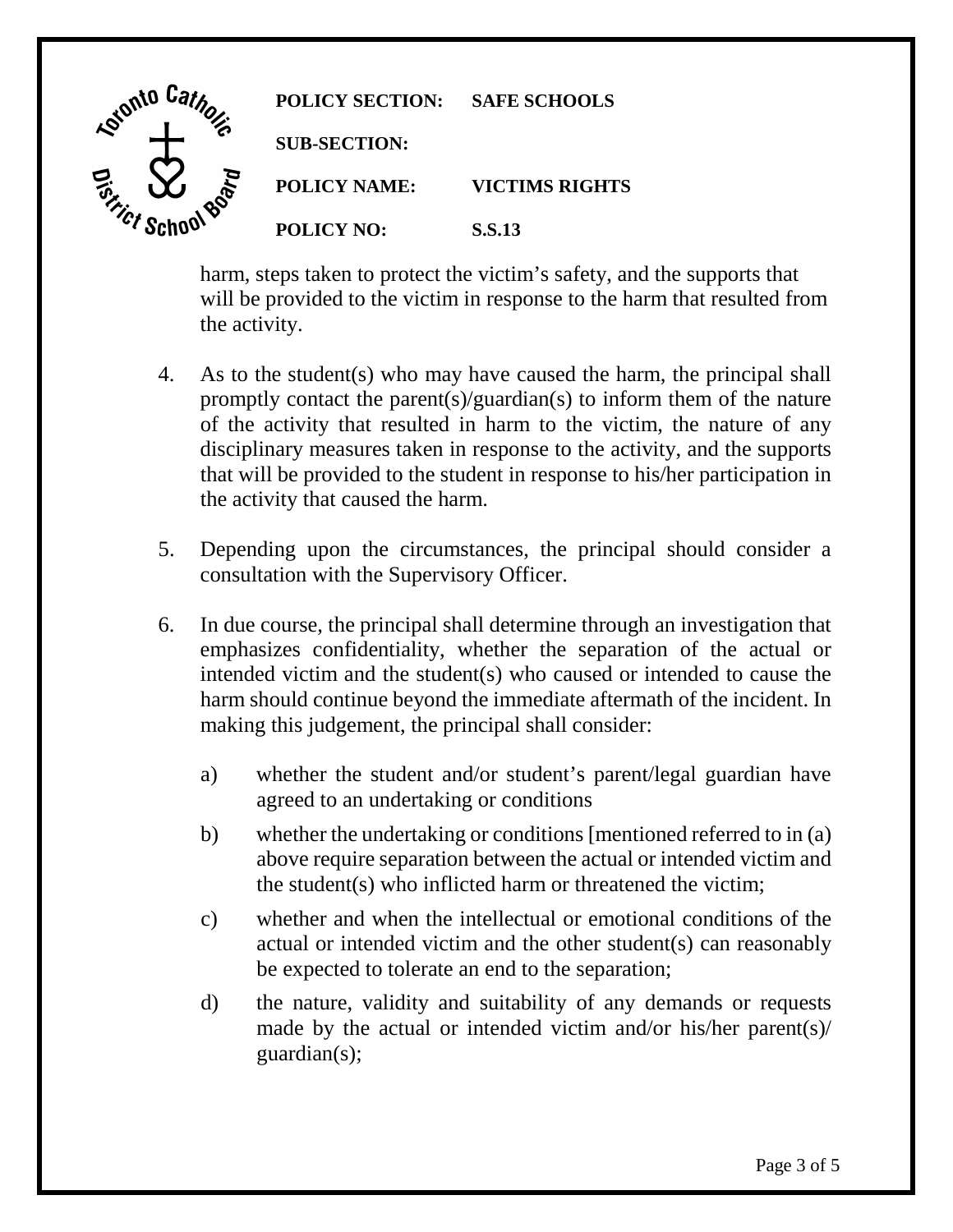

**POLICY SECTION: SAFE SCHOOLS SUB-SECTION: POLICY NAME: VICTIMS RIGHTS POLICY NO: S.S.13** 

- e) the nature, validity and suitability of any demands or requests made by the student(s) who may have caused the harm, and/or his/her/their respective parent(s)/guardian(s);
- f) the overall impact of the incident on school climate.
- 7. Whenever a choice must be made as to which of the actual or intended victim, or the student(s) who caused or threatened to harm the victim must be transferred to a new school, where circumstances dictate, it will be the student(s) who caused the harm who will be required to transfer to another school. This transfer is facilitated through the Fresh Start Process.
- 8. These regulations shall be applicable, with necessary variations, whenever the actual or intended victim is a member of the teaching or other staff of the Board.
- 9. Ultimately, subject to requirements of law and of other Board policies, the principal shall determine what is in the best interest of all students involved, both the actual or intended victim and the student(s) caused the harm, balancing where necessary, the competing interests, to produce a fair and equitable result in harmony with Catholic traditions and values, teaching and learning philosophy. The principal may consider facilitating parties are in agreement. Ultimately, the onus is on the principal to consider first and foremost the impact on the victim if the student(s) who may have caused the harm is allowed to remain in the school. a Resolution Conference and Mediation Circle (RCMC) provided that all

## **Definitions:**

### School Climate

 The learning environment and relationships found within a school and school community. A positive school climate exists when all members of the school community feel safe, included, and accepted, and actively promote positive behaviours and interactions.